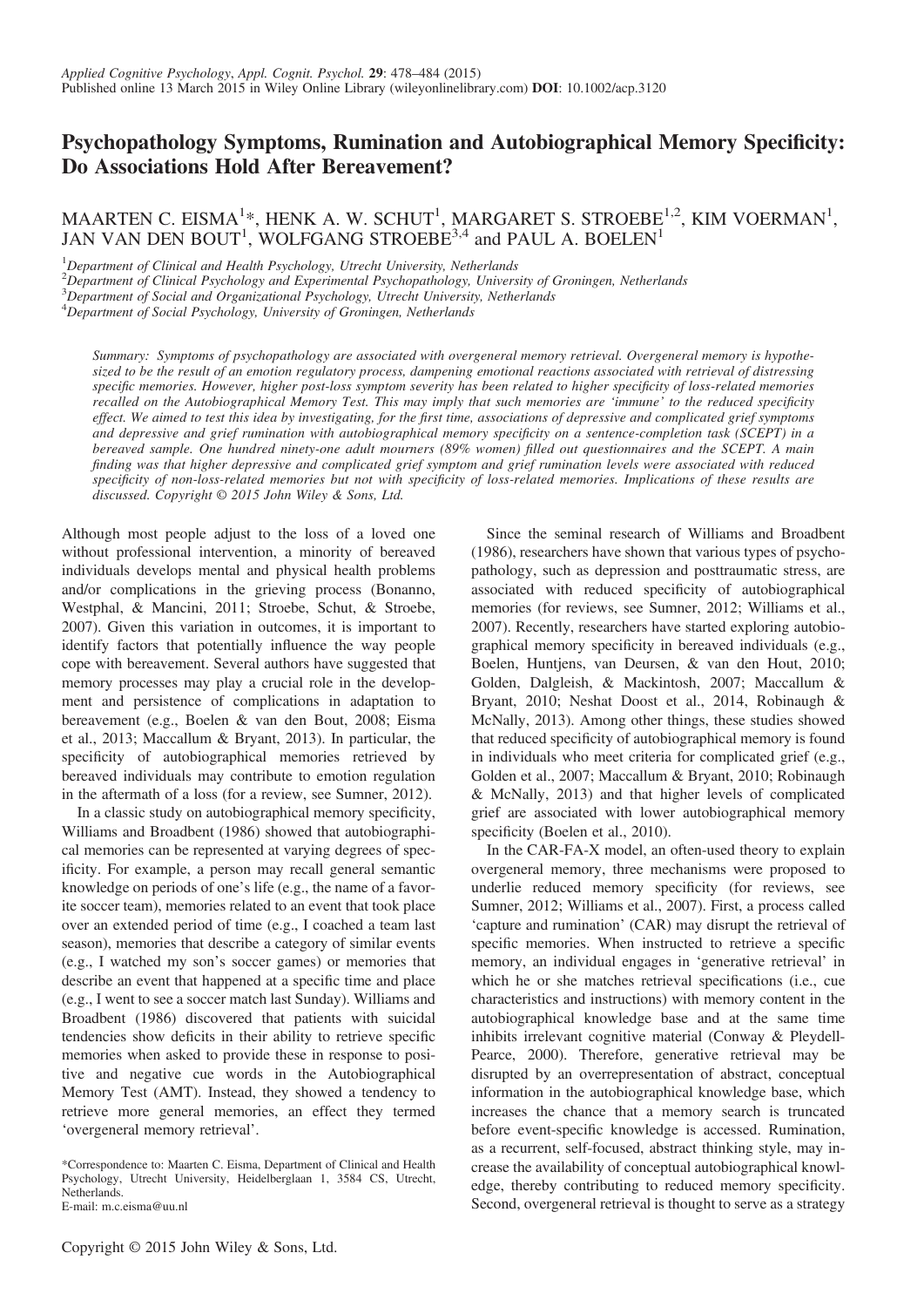to 'functionally avoid' (FA) negative affect. That is, recalling memories of negative life events (e.g., the death of a loved one) in less specific ways is proposed to function as an emotion regulatory strategy aimed at generating less emotional distress. Consequently, an overgeneral retrieval style may be less disruptive to an individual than a more specific one, because the influence of emotional material is dampened. Third, because the voluntary retrieval of specific memories in response to cue words is a cognitively demanding task (Conway & Pleydell-Pearce, 2000), it may be disrupted by limitations of 'executive resources' (X).

Typically, autobiographical memories can be retrieved in two ways (Berntsen, 2009; Conway & Pleydell-Pearce, 2000; Watson, Berntsen, Kuyken, & Watkins, 2013) that occur about equally often in everyday life (Rubin & Berntsen, 2009). First, as described earlier, 'generative retrieval' entails that a person voluntarily engages in effortful retrieval of a specific autobiographical memory from one's autobiographical memory base. Second, 'direct retrieval' occurs when eventspecific knowledge is activated automatically and involuntarily in response to cues in the environment, circumventing processes normally engaged in during generative retrieval. An example of direct retrieval is an intrusive memory that is common in individuals who have experienced a trauma (Kleim, Graham, Bryant, & Ehlers, 2013) or bereavement (Boelen & van den Bout, 2008). Being automatic and uncontrolled, direct retrieval (in contrast to generative retrieval) should typically not be affected by processes specified in the CAR-FA-X model (Williams et al., 2007).

Researchers have suggested that autobiographical memories tied to an individuals' source of distress, such as bereavement, are more often directly retrieved than memories unrelated to distress (Golden et al., 2007). As a consequence, loss-related memories would logically be resistant to the reduced specificity effect specified in the CAR-FA-X model. A prediction that follows from this assumption is that bereaved individuals experiencing more distress will typically recall more specific loss-related memories but will show reduced specificity for memories unrelated to the loss. To test this idea, Golden and colleagues (2007) compared bereaved individuals with and without complicated grief, on three versions of the AMT: a standard AMT, a 'Biographical Memory Test-Deceased' (BMT-deceased), in which participants were asked to recall biographical memories from the life of the deceased, and a 'Biographical Memory Test-Living' (BMT-living), in which participants were prompted to recall biographical memories from the life of a non-deceased significant other. In support of the hypothesis that distressing memories are 'immune' to the reduced specificity effect, individuals with complicated grief retrieved fewer specific memories on the AMT and the BMTliving, but more specific memories on the BMT-deceased, compared with individuals without complicated grief.

In a related study, Robinaugh and McNally (2013) compared autobiographical memory of bereaved individuals with and without complicated grief on an AMT in which participants were instructed to recall memories including the deceased (AMT-deceased) and an AMT in which they were instructed to recall memories without the deceased (AMT-without). They found no difference between groups on specificity of autobiographical memories on the AMT-

deceased, but they did find that individuals with complicated grief were less specific than individuals without complicated grief on the AMT-without. In similar vein, Boelen and colleagues (2010) reported that symptom levels of complicated grief were related to an increased chance that specific memories retrieved on a standard AMT were loss related. Additionally, complicated grief, depression and posttraumatic stress levels were associated with an increased likelihood that recalled specific memories on a trait version of the AMT (cf. McNally, Lasko, Macklin, & Pitman, 1995) were loss related. In summary, symptom severity after bereavement is associated with reduced specificity of memories unrelated to the loss but not of memories related to the loss, supporting the idea that distress-related memories are 'immune' to the reduced specificity effect, because they are typically directly retrieved (Golden et al.,  $2007$ ).<sup>1</sup>

This may imply that overgeneral memory retrieval is an ineffective method to regulate emotions after bereavement. That is, if the reduced specificity effect does not apply to distressing memories, overgeneral recall is not likely to dampen the emotional impact of these memories. Therefore, a main goal of the current study was to replicate previous findings on the relationship between post-bereavement symptom severity and autobiographical memory specificity of memories both related and unrelated to the loss. However, we also aimed to extend previous results in two important ways. First, because research on autobiographical memory after loss has relied exclusively on versions of the AMT, potentially limiting the generalizability of previous results, we used the newly developed Sentence Completion for Events from the Past Test (SCEPT). The SCEPT is an alternative to the AMT that assesses a habitual tendency to retrieve autobiographical memories in response to neutrally phrased sentence stems (Raes, Hermans, Williams, & Eelen, 2007). Second, we also aimed to establish the associations between rumination and memory specificity after loss. As mentioned, if loss-related memories are habitually directly retrieved (cf. Golden et al., 2007), they should not be affected by mechanisms proposed to affect generative retrieval, such as rumination (e.g., Watkins & Teasdale, 2004). This means that rumination should be associated with increased specificity of memories related to the loss but to reduced specificity of memories unrelated to the loss.

In summary, we predicted higher levels of complicated grief and depression to be associated with retrieval of fewer specific autobiographical memories overall (e.g., Boelen et al., 2010; Golden et al., 2007; Maccallum & Bryant, 2010). Moreover, in line with the hypothesis that loss-related memories are unaffected by the reduced specificity effect (Golden et al., 2007), we predicted that higher complicated grief and depression levels would be linked with retrieval of more specific loss-related memories and fewer specific non-loss-related memories. Furthermore, we expected complicated grief and depression symptoms to be related to an

<sup>&</sup>lt;sup>1</sup> While direct retrieval of distressing autobiographical memories is a commonly used explanation for this effect, other explanations are possible. For example, generative retrieval may be easier for distressing memories, because such memories are more often rehearsed, have more recently been recalled or correspond more with current concerns than non-distressing memories.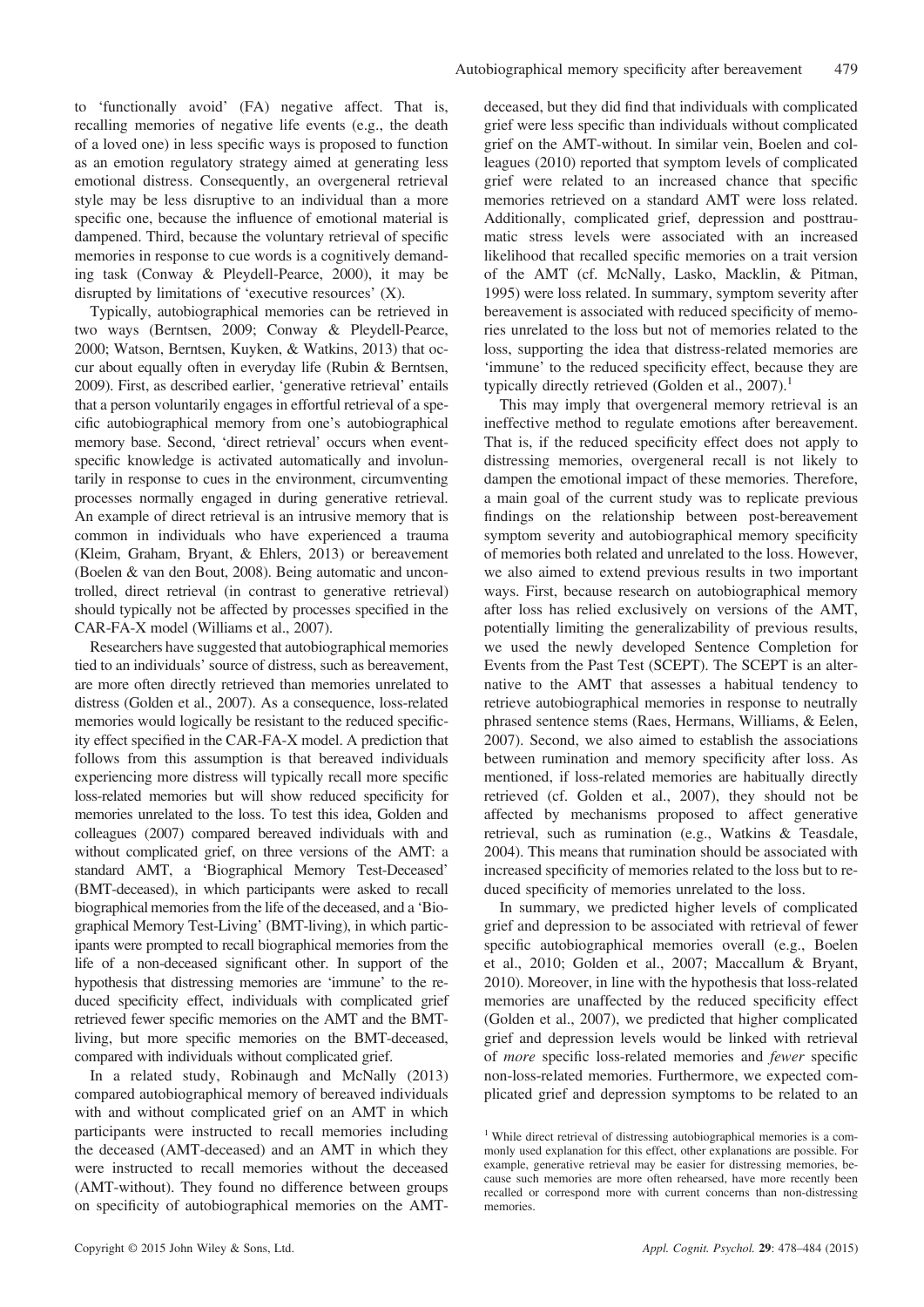increased likelihood that recalled specific memories are loss related.

Because previous research has shown a negative association between rumination and memory specificity on the SCEPT in a non-clinical sample (Raes et al., 2007), we expected grief rumination (Eisma et al., 2014) and depressive rumination (Treynor, Gonzalez, & Nolen-Hoeksema, 2003), to be associated with retrieval of fewer specific autobiographical memories overall. Additionally, we expected that depressive and grief rumination would be associated with retrieval of more specific loss-related autobiographical memories and fewer specific non-loss-related memories. Finally, we predicted grief rumination and depressive rumination to be associated with an increased likelihood that recalled specific memories are loss related.

## **METHOD**

#### **Participants**

Table 1 depicts sample characteristics. The sample consisted of 191 British adults (88.5% female), who lost a first-degree relative on average 13 months previously  $(M=12.6,$  $SD = 11.6$ ). Participant's symptom scores on complicated grief and depression measures showed an approximately normal distribution with mean scores of  $66.7$  (SD = 27.7) and 10.6  $(SD = 5.3)$ , respectively. Because only 18.8% of all participants scored above 90, a previously established threshold for clinically relevant levels of complicated grief

Table 1. Demographic and loss-related characteristics of the sample  $(N = 191)$ 

| Demographic variables                           |             |
|-------------------------------------------------|-------------|
| Gender [N (valid $\%$ )]                        |             |
| Male                                            | 22(11.5)    |
| Female                                          | 169 (88.5)  |
| Age in years $[M(SD)]$                          | 48.9 (13.2) |
| Educational level $[N$ (valid $\%$ )]           |             |
| Secondary school                                | 67(35.3)    |
| Vocational school                               | 31(16.3)    |
| University                                      | 45 (23.7)   |
| Postgraduate education                          | 30 (15.8)   |
| Other                                           | 17(8.9)     |
| Characteristics of the loss                     |             |
| Lost person is $[N \text{ (valid } \%)]$        |             |
| Partner                                         | 73 (38.2)   |
| Child                                           | 28 (14.7)   |
| Sibling                                         | 13(6.8)     |
| Parent                                          | 77 (40.3)   |
| Cause of death is $[N \text{ (valid } \%)]$     |             |
| Natural causes (e.g., disease and heart attack) | 165(86.4)   |
| Accident                                        | 13(6.8)     |
| Murder                                          | 4(2.1)      |
| Suicide                                         | 4(2.1)      |
| Other (e.g., addiction)                         | 5(2.6)      |
| Death was $[N \text{ (valid } \%)]$             |             |
| Expected                                        | 70 (36.6)   |
| Unexpected                                      | 109(57.1)   |
| Other (i.e., both or neither)                   | 12(6.3)     |
| Time since the loss in months $[M(SD)]$         | 12.6(11.6)  |
| Complicated grief symptoms $[M(SD)]$            | 66.7 (27.2) |
| Depressive symptoms $[M(SD)]$                   | 10.6(5.3)   |

(Boelen, van den Bout, de Keijser, & Hoijtink, 2003), the sample was regarded as sub-clinically bereaved.

# Procedure and measures

The study was performed in accordance with local ethical regulations for scientific research. Participants were recruited online in the UK within the context of another survey study. Announcements were placed on websites of online support groups for bereaved individuals and on the content network of Google. People who were interested in participation could link through to a website with study information (e.g., on study goals, voluntariness and anonymity). Individuals who decided to participate gave informed consent, after which they could fill out an online questionnaire, which included the SCEPT.

# Sociodemographic and loss-related information

A background questionnaire was used to obtain participants' sociodemographic (i.e., age, sex and education level) and loss-related characteristics (i.e., the relationship with the deceased, time since loss, cause of death and expectedness of the loss).

## Depressive symptoms

The seven-item depression subscale of the Hospital Anxiety and Depression Scale was used to assess depressive symptoms (Zigmond & Snaith, 1983). Participants reported how often or to what extent they had certain experiences in the last week on four-point scales. In the current study, the internal consistency of the depression subscale was good,  $\alpha = .89$ .

# Complicated grief symptoms

The Inventory of Complicated Grief Revised (ICG-R) was used to assess symptoms of complicated grief (Prigerson & Jacobs, 2001). The ICG-R consists of 30 statements about symptoms of complicated grief. Participants were requested to indicate on five-point scales how often or intensely they had experienced certain symptoms over the past month. The internal consistency of the ICG-R in this sample was excellent,  $\alpha = .96$ .

#### Grief rumination

The 15-item Utrecht Grief Rumination Scale (UGRS) was used to measure grief-specific rumination (Eisma et al., 2012; 2014). Participants indicated how frequently they had experienced ruminative thoughts associated with the loss in the last month on a five-point scale, ranging from 1 (almost never) to 5 (very often). Example items are as follows: '(How often in the past month)…did you analyze if you could have prevented the loss?' and '…did you try to understand your feelings about the loss?' The reliability of the UGRS in the current study was excellent,  $\alpha = .90$ .

#### Depressive rumination

To measure depressive rumination, a five-item subscale of the Ruminative Response Scale, the brooding subscale, which shows no content overlap with depression, was used (Treynor et al., 2003). Participants indicated how often they engage in ruminative behavior when they feel sad, depressed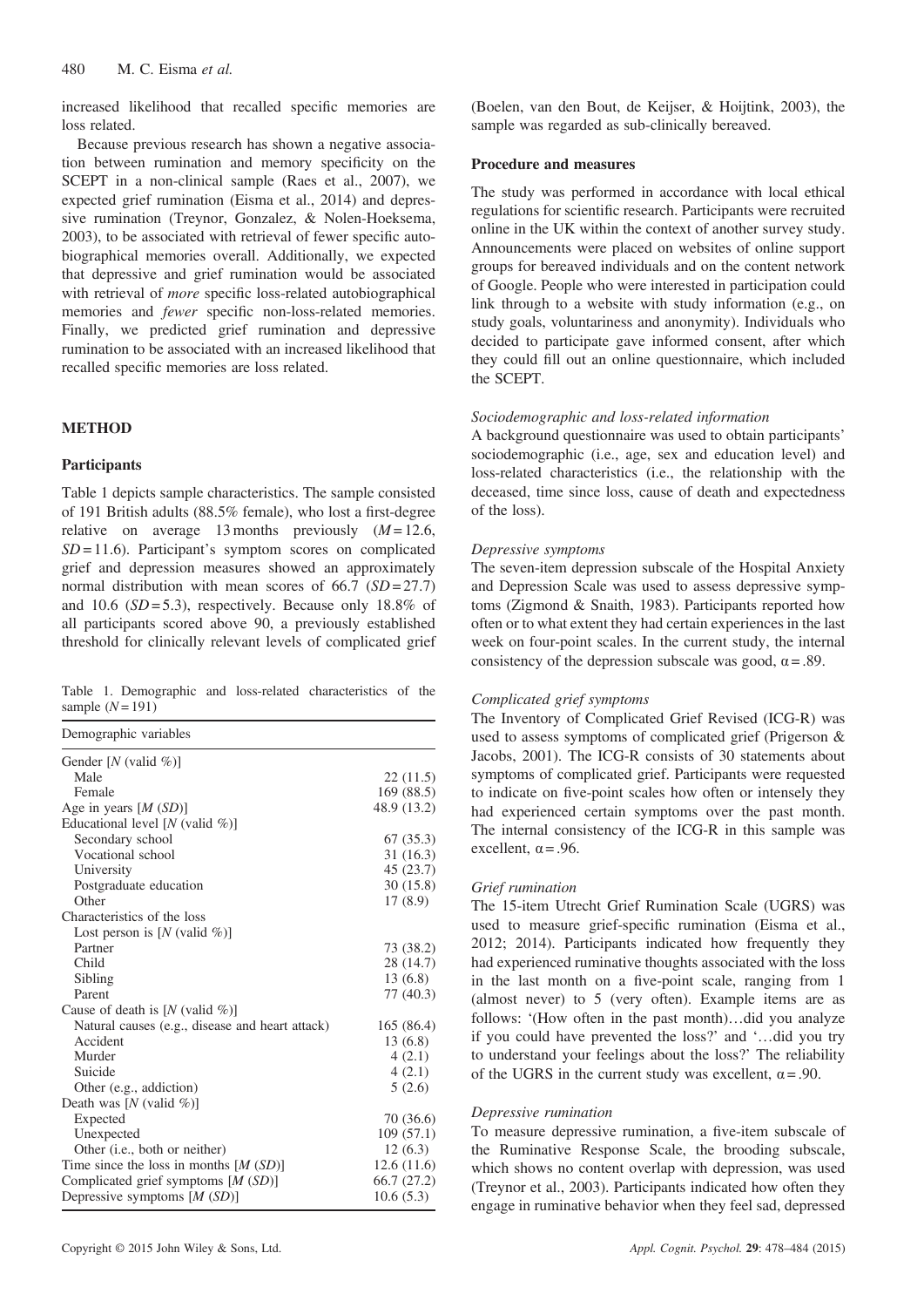or blue on a four-point scale. In this study, the reliability for the brooding subscale was adequate,  $\alpha = .78$ .

#### Autobiographical memory

The SCEPT was used to assess overgeneral memory (Raes et al., 2007). It consists of 11 short sentences that probe for autobiographical memories. Participants were requested to provide a correct completion of each provided sentence stem. Examples are as follows: 'I still remember well how/that I …' and 'Last year I…'.

The responses were coded on two dimensions by two independent raters. First, specificity was coded in five categories according to guidelines given by Raes and colleagues (2007): specific events (i.e., referring to a specific moment or time), categorical events (i.e., referring to a repeated activity or group of related events without specification of a particular time), extended events (i.e., referring to an extended period of time lasting longer than a day) or semantic associate (i.e., referring to overgeneral personal semantic information) and omission. Second, 'loss-relatedness' was coded. Sentence completions were coded as loss related if they referred to (i) moments with the lost person, (ii) moments surrounding the actual death or (iii) moments after the death with a reference to the loss or lost person. Other memories were coded as non-loss related (cf. Boelen et al., 2010).

Inter-rater reliability and percentage of agreement was acceptable for specificity ( $\kappa = .74, 87.2\%$ ), valence ( $\kappa = .72$ , 81.8%) and loss-relatedness ( $\kappa$  = .81, 92.6%). Responses on which raters failed to reach agreement after the initial coding procedure were discussed and recoded after mutual agreement was achieved.

#### **RESULTS**

#### Preliminary analyses

We calculated the overall percentage of specific memories, and the percentage of specific loss-related and non-loss-related memories. In addition, we determined the Specificity-Relatedness Index (SRI), which was calculated by subtracting the number of specific memories unrelated to the loss from the number of specific memories related to the loss, divided by the total number of specific memories (Boelen et al., 2010). A positive value on the SRI indicates that specific memories were more often related than unrelated to the loss. A negative value on the SRI indicates that specific memories were more often unrelated than related to the loss. For example, a person reporting five specific memories, of which four are related to the loss and one is unrelated to the loss, has an SRI of  $(4 - 1)/5 = 0.60$ . The SRI gives a direct impression of the preferential retrieval of loss-related compared with non-lossrelated specific memories.

Percentages of memories of each category are shown in Table 2. The distributions of percentages of specific lossrelated and non-loss-related memories were positively skewed. The distribution of the SRI was negatively skewed. Therefore, all correlational analyses were conducted with nonparametric correlation analyses, Spearman's Rho (Spearman, 1904). Because we conducted multiple analyses, we Table 2. Average percentages of autobiographical memories in each memory category

|                  | Specific   | Non-specific | Total |
|------------------|------------|--------------|-------|
| Loss related     | 22.5(29.7) | 53.3 (70.3)  | 75.8  |
| Non-loss related | 5.3(21.9)  | 18.9(78.1)   | 24.2  |
| Total            | 27.8       | 72.2.        | 100.0 |

Note: Omissions and non-valid responses were excluded when calculating these percentages. The percentages of loss-related and non-lossrelated memories that are specific and non-specific are shown in brackets.

corrected for capitalization on chance using the False Discovery Rate (FDR) for each outcome variable (i.e., overall percentage specific memories, percentage loss-related specific memories, percentage non-loss-related specific memories and SRI), because, compared with other methods such as 'family wise error rate', FDR provides more power and minimizes the rejection of true null hypotheses (Benjamini & Hochberg, 1995).

## Associations between symptom levels and memory specificity

Table 3 shows the correlations of symptom levels of complicated grief and depression with the overall percentage of specific memories, the percentage of specific loss-related and non-loss-related memories, and the SRI.

Contrary to our hypotheses, no evidence was found for an association of complicated grief and depression symptom levels with overall percentages of recalled specific autobiographical memories.

In line with expectations, complicated grief and depression symptoms were associated with retrieval of fewer specific non-loss-related memories,  $r_s(184) = -.14$ ,  $p = .03$ , and  $r_s(186) = -.17$ ,  $p < .01$ , respectively. However, symptom levels were not associated with retrieval of specific loss-related memories.

As expected, symptom levels of complicated grief and depression were positively related to the SRI,  $r_s(171) = .14$ ,  $p = .04$ , and  $r_s(173) = .18$ ,  $p < .01$ , indicating that higher symptom levels were associated with preferential retrieval of specific memories related to the loss instead of specific memories unrelated to the loss.

Table 3. Correlations between symptom levels, rumination and percentages of specific memories

|                               | Specific<br>overall | Specific<br>non-loss | Specific<br>loss | SRI              |
|-------------------------------|---------------------|----------------------|------------------|------------------|
| Complicated<br>grief          | .00                 | $-.14*$              | .09              | $.14*$           |
| Depression<br>Grief           | $-.06$<br>$-.02$    | $-.17*$<br>$-.16*$   | .06<br>.09       | $.18*$<br>$.16*$ |
| rumination<br><b>Brooding</b> | $-.08$              | $-.07$               | $-.05$           | .04              |

Note: All correlation coefficients were calculated using Spearman's rho. SRI, specificity-relatedness index = (number of specific loss-related memories – number of specific non-loss-related memories) / total number of specific memories.  $\frac{k}{p} < .05$ .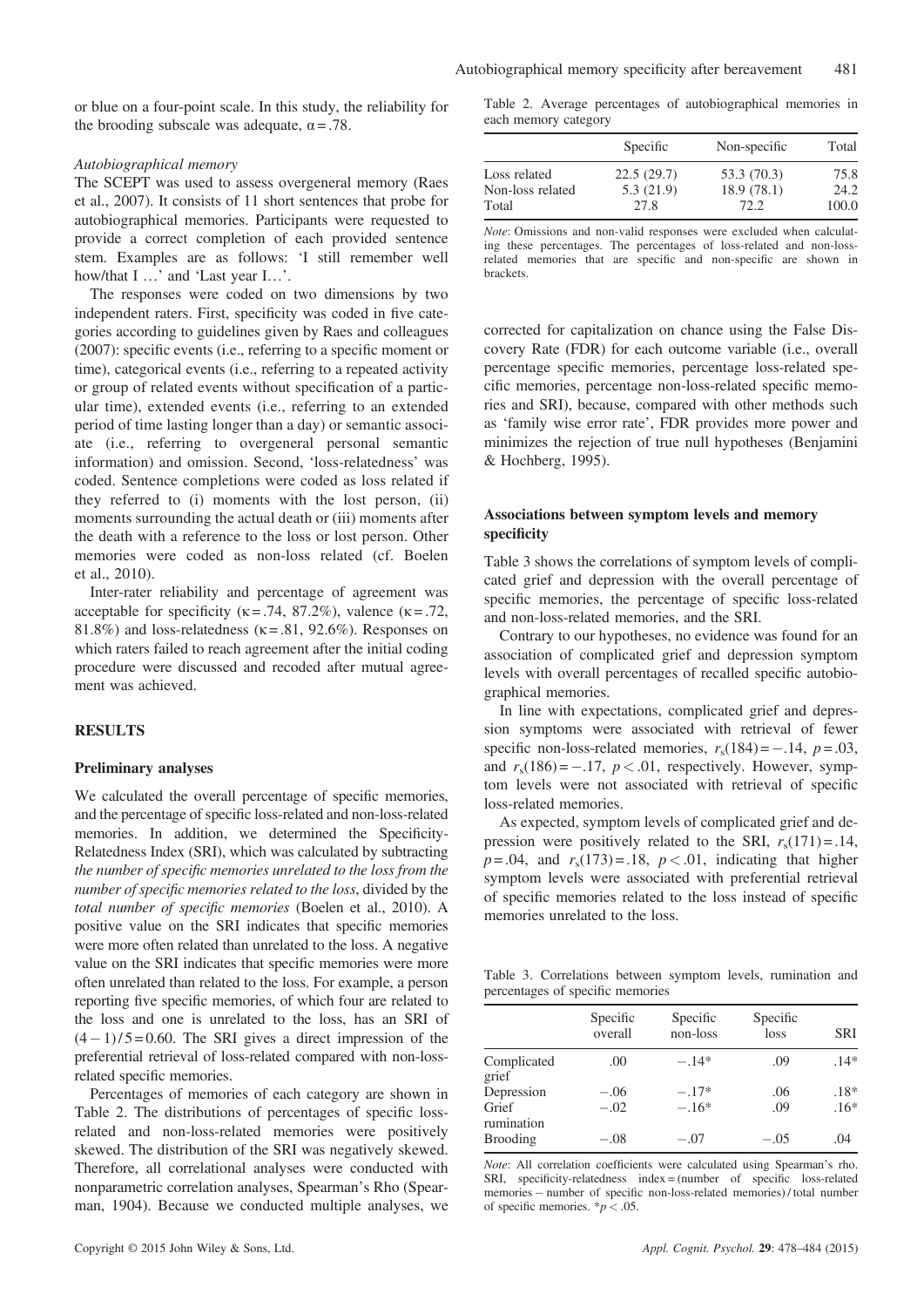#### Associations between rumination and memory specificity

Table 3 also shows the correlations of grief rumination and brooding with the overall percentage of specific memories, the percentage of specific loss-related and non-loss-related memories, and the SRI.

Contrary to expectations, grief rumination was not significantly associated with the overall number of specific memories that were retrieved. In line with predictions, participants who reported more grief-specific rumination retrieved fewer specific non-loss-related memories,  $r_s(185) = -.16$ ,  $p = 0.01$ . However, grief rumination was not related to the percentage specific loss-related memories recalled.

To conform expectations, grief rumination levels showed a positive relationship with the SRI,  $r_s(172) = .16$ ,  $p = .02$ , signifying that more grief rumination was related to preferential retrieval of specific loss-related memories rather than specific non-loss-related memories. Brooding was unrelated to memory specificity and the SRI.

#### DISCUSSION

A first main aim of the current investigation was to assess the relationships of depression, complicated grief, and depressive and grief rumination levels with the overall percentages of specific autobiographical memories bereaved individuals habitually retrieve. Contrary to expectations, we found no relationships between symptom and rumination levels and overall memory specificity. A second aim was to assess whether loss-related memories, as opposed to non-lossrelated memories, are 'immune' to the reduced specificity effect, potentially because they are more often directly retrieved (cf. Golden et al., 2007). We expected bereaved individuals' symptom and rumination levels to be associated with retrieval of *fewer* specific non-loss-related memories and more specific loss-related memories. These expectations were partially supported. Complicated grief, depression and grief rumination levels were related to retrieval of fewer specific memories unrelated to the loss but not the percentage of specific memories related to the loss. Additionally, we found that higher symptom and grief rumination levels were associated with an increased likelihood that specific memories were loss related rather than non-loss related. Notably, the significant effects were modest in size  $(.14 > r > .18)$  but comparable with those found in other research using the SCEPT (Raes et al., 2007).

Building on previous findings (Boelen et al., 2010; Golden et al., 2007; Robinaugh & McNally, 2013), this research provides some support for the view that loss-related autobiographical memories are less susceptible to mechanisms that influence generative autobiographical memory retrieval, potentially because they are more often directly retrieved. This study extends the results of previous research in mourners with the AMT, to another method to assess autobiographical memory retrieval, namely, the SCEPT. Furthermore, we were the first to show that rumination is associated with reduced specificity of non-loss-related memories but not with reduced specificity of loss-related memories. This illustrates that loss-related memories may, apart from being less affected by the 'functional avoidance'

mechanism of the CAR-FA-X model, also be less affected by the 'capture and rumination' mechanism.

Nevertheless, the current results are also discrepant with some results in previous research. In particular, we did not find an association of symptom levels and rumination with the overall number of specific memories, whereas earlier research with the AMT (e.g., Boelen et al., 2010; Maccallum & Bryant, 2010; Golden et al., 2007) and the SCEPT (Raes et al., 2007) supported such a link. A plausible explanation for this result is that memories reported in this study were on average more often loss related (75.8%) than non-loss related (24.2%). Because loss-related memories were typically not less specific, the predominance of such memories has likely reduced the association of symptom and rumination levels with overall autobiographical memory specificity.

Another notable finding was that participants with higher symptom levels did not retrieve more specific loss-related memories, but instead there was no association between symptom levels and specificity of loss-related memories. This finding is in line with research by Robinaugh and McNally (2013), who reported no difference between individuals with complicated grief and individuals without complicated grief on specificity on an AMT eliciting autobiographical memories including the deceased (AMTdeceased). In apparent contrast with these results, a group with complicated grief, compared with a group without complicated grief, showed higher memory specificity on a memory test tapping biographical memories of the deceased (BMT-deceased) (Golden et al., 2007). A possible explanation for these divergent results is that memories about a deceased persons' life differ from memories about one's own life that are related to the deceased. For example, biographical memories about the life of the deceased may be more salient than autobiographical memories in which the deceased was present, as the former are rehearsed more in conversations with other people in the period directly subsequent to the loss. As a consequence, these memories may more often be directly retrieved.

Finally, this study had a number of limitations. First, we used only one version of the SCEPT (Raes et al., 2007), and memories were coded on loss-relatedness after administration. An advantage of our procedure is that it is more likely that people retrieve memories as they would do habitually. However, a disadvantage is that we cannot straightforwardly compare effects of rumination and psychopathology on memory specificity of loss-related and non-loss-related memories. It would be informative to manipulate instructions of the SCEPT, for instance, by administering two versions, one in which participants are instructed to retrieve memories related to the loss and another in which they would be instructed to retrieve memories unrelated to the loss (cf. Robinaugh & McNally, 2013). Second, we did not induce rumination and other types of cognitive processing, such as experiential awareness (e.g., Watkins & Teasdale, 2004), which precludes inferences about the causal effect of rumination on specificity for loss-related and non-lossrelated memories. However, we believe the results of this investigation are encouraging enough to warrant a more extensive investigation, and we recommend that future studies on habitual autobiographical memory retrieval in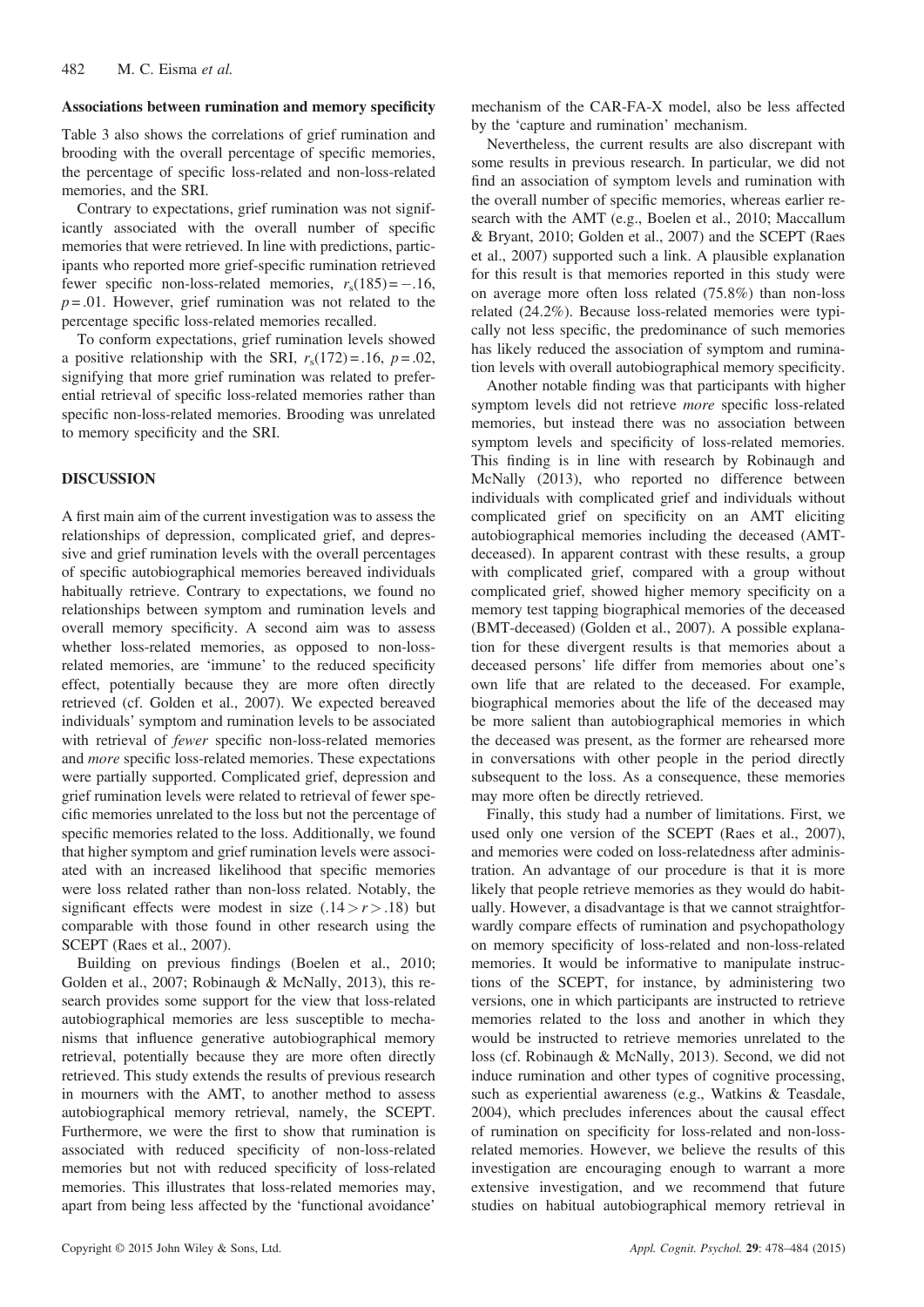bereaved individuals use multiple versions of the SCEPT and/or inductions of ruminative and non-ruminative processing.

Third, as is common in bereavement research, conjugally bereaved women were overrepresented in this sample. This is likely due to the overrepresentation of women in widowhood (Arbuckle & De Vries, 1995) and/or an increased need of women to share their emotional experiences (Stroebe, Stroebe & Schut, 2001). However, because previous research in a bereaved sample has not shown differences in memory specificity between bereaved men and women (Boelen et al., 2010), we have no reason to assume associations found in this study are different across gender. Fourth, the SCEPT was administered in the context of a larger survey study about adjustment to bereavement. While the goals of this study were formulated in very broad terms, and the SCEPT was administered in the beginning of our investigation, the context of this study may have resulted in an increased number of retrieved loss-related memories. We therefore advise to include memory measures such as the SCEPT before questionnaires in future research so that a potential effect of filling out loss-related questions on memory retrieval is controlled for more thoroughly.

Despite these limitations, this investigation adds to our understanding of autobiographical memory specificity following bereavement. In particular, it provides corroborating evidence that habitually recalled loss-related memories are not affected by mechanisms that affect generative retrieval (e.g., functional avoidance, capture and rumination), whereas non-loss-related memories are. This may be due to the fact that loss-related memories are more often directly retrieved in everyday life than non-loss-related memories (Golden et al., 2007).

To test this idea, we recommend further examination of relationships between the mechanisms of the CAR-FA-X model and specificity of loss-related and non-loss-related autobiographical memories. For example, future research could investigate relationships between limitations of cognitive resources and specificity of memories related and unrelated to the loss. Moreover, it would be informative to assess whether autobiographical memories of other distressing events, such as accidents or natural disasters, are similarly unaffected by the reduced specificity effect: Do the patterns we found apply to stressful life events in general? If such research corroborates and extends our findings, this may suggest limitations regarding the use of the CAR-FA-X model in understanding everyday remembering after a major negative life event.

#### ACKNOWLEDGEMENTS

This research was supported with a ZonMw TOP grant of the Dutch Association for Scientific Research (NWO), grant number: 91208009.

### CONFLICT OF INTEREST

The authors of this manuscript have no conflict of interest.

### **REFERENCES**

- Arbuckle, N. W., & De Vries, B. (1995). The long-term effects of later-life spousal and parental bereavement on personal functioning. Gerontologist, 35, 637–647.
- Benjamini, Y., & Hochberg, Y. (1995). Controlling the False Discovery Rate: A practical and powerful approach to multiple testing. Journal of the Royal Statistical Society, 57, 289–300.
- Berntsen, D. (2009). The unbidden past: Involuntary autobiographical memories as a basic mode of remembering. Current Directions in Psychological Science, 19, 138–142. doi:10.1177/0963721410370301
- Boelen, P. A., Huntjens, R. J. C., van Deursen, D. S., & van den Hout, M. A. (2010). Autobiographical memory specificity and symptoms of depression and posttraumatic stress disorder after loss. Journal of Behavior Therapy and Experimental Psychiatry, 41, 331–337. doi:10.1016/j. jbtep.2010.03.003
- Boelen, P. A., & van den Bout, J. (2008). Intrusive images in grief: An exploratory study. Clinical Psychology and Psychotherapy, 15, 217–226. doi:10.1002/cpp.568
- Boelen, P. A., van den Bout, J., de Keijser, J., & Hoijtink, H. (2003). Reliability and validity of the Dutch version of the Inventory of Traumatic Grief. Death Studies, 27, 227–247. doi:10.1080/07481180302889
- Bonanno, G. A., Westphal, M., & Mancini, A. D. (2011). Resilience to loss and potential trauma. Annual Review of Clinical Psychology, 7, 511–535. doi: 10.1146/annurev-clinpsy-032210-104526
- Conway, M. A., & Pleydell-Pearce, C. W. (2000). The construction of autobiographical memories in the self-memory system. Psychological Review, 107, 261–288.
- Eisma, M. C., Schut, H. A. W., Stroebe, M. S., van den Bout, J., Boelen, P. A., & Stroebe, W. (2014). Development and psychometric evaluation of the Utrecht Grief Rumination Scale. Journal of Psychopathology and Behavioral Assessment, 36, 165–176. doi:10.1007/s10862-013-9377-y
- Eisma, M. C., Stroebe, M. S., Schut, H. A. W., Boelen, P. A., van den Bout, J., & Stroebe, W. (2012). Waarom is dit mij overkomen? Ontwikkeling en validatie van de Utrecht RouwRuminatieSchaal. [Why did this happen to me? Development and validation of the Utrecht Grief Rumination Scale]. Gedragstherapie, 45, 369–387.
- Eisma, M. C., Stroebe, M. S., Schut, H. A. W., Stroebe, W., Boelen, P. A., & van den Bout, J. (2013). Avoidance processes mediate the relationships between rumination and symptoms of psychopathology after loss. Journal of Abnormal Psychology, 122, 961–970. doi:10.1037/a0034051
- Golden, A.-M., Dalgleish, T., & Mackintosh, B. (2007). Levels of specificity of autobiographical memories and of biographical memories of the deceased in bereaved individuals with and without complicated grief. Journal of Abnormal Psychology, 116, 786–795. doi:10.1037/0021- 843X.116.4.786
- Kleim, B., Graham, B., Bryant, R. A., & Ehlers, A. (2013). Capturing intrusive re-experiencing in trauma survivors' daily lives using ecological momentary assessment. Journal of Abnormal Psychology, 122, 998–1009. doi: 10.1037/a0034957
- Maccallum, F., & Bryant, R. A. (2010). Impaired autobiographical memory in complicated grief. Behaviour Research and Therapy, 48, 328–334. doi:10.1016/j.brat.2009.12.006
- Maccallum, F., & Bryant, R. A. (2013). A cognitive attachment model of prolonged grief: Integrating attachments, memory and identity. Clinical Psychology Review, 6, 713–727. doi: 10.1016/j.cpr.2013.05.001
- McNally, R. J., Lasko, N. B., Macklin, M. L., & Pitman, R. K. (1995). Autobiographical memory disturbance in combat-related post-traumatic stress disorder. Behaviour Research and Therapy, 33, 619-630.
- Neshat Doost, H. T., Yule, W., Kalantari, M., Rezvani, S. R., Dyregrov, A., & Jobson, L. (2014). Reduced autobiographical memory specificity in bereaved Afghan adolescents. Memory, 6, 700–709. doi:10.1080/ 09658211.2013.817590
- Prigerson, H. G., & Jacobs, S. C. (2001). Traumatic grief as a distinct disorder: A rationale, consensus criteria, and a preliminary empirical test. Handbook of bereavement research: consequences, coping and care (pp. 613–646). Washington DC: American Psychological Association.
- Raes, F., Hermans, D., Williams, J. M. G., & Eelen, P. (2007). A sentence completion procedure as an alternative to the Autobiographical Memory Test for assessing overgeneral memory in non-clinical populations. Memory, 15, 495–507. doi:10.1080/09658210701390982